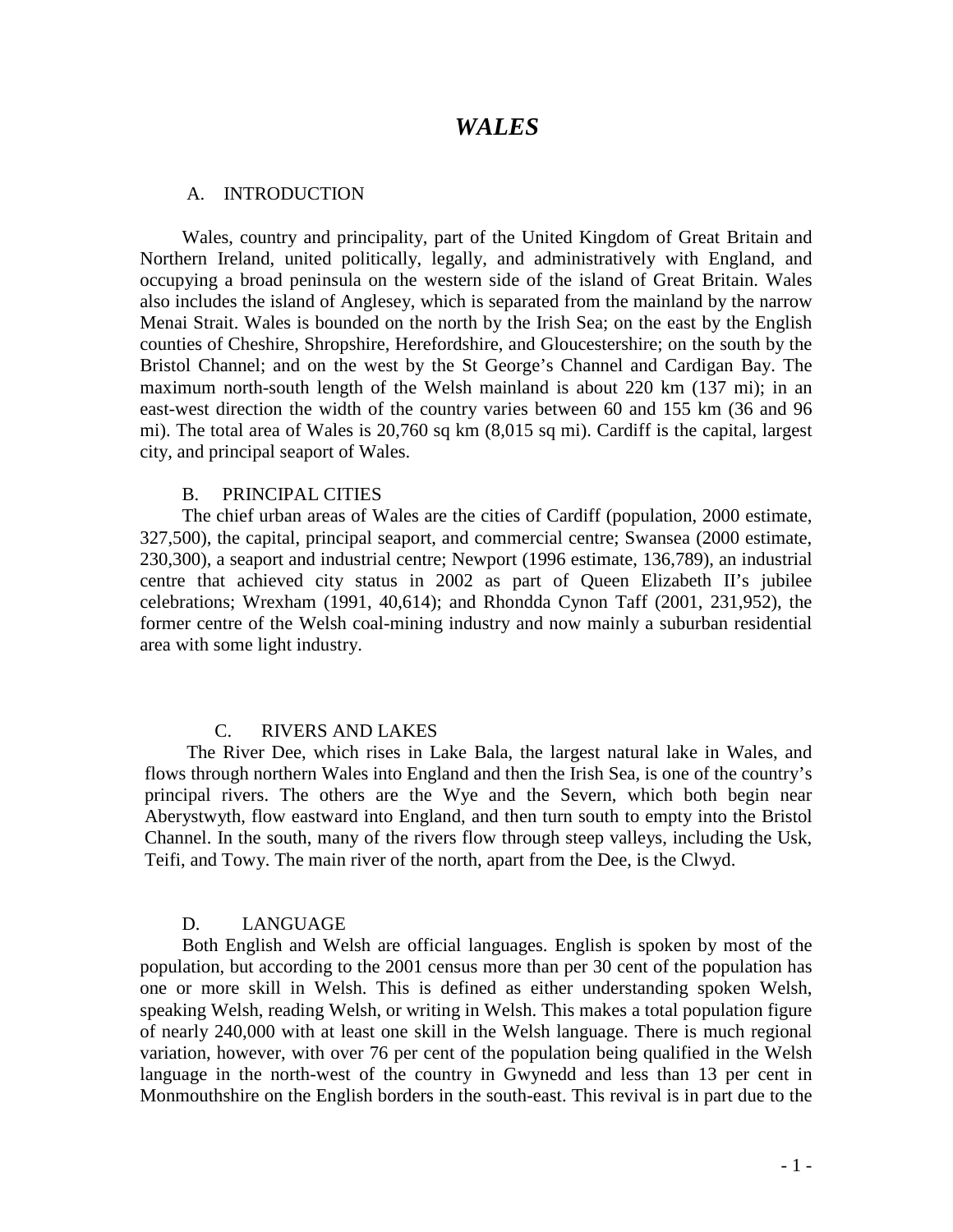inclusion of Welsh in the school curriculum since 1970 (see Education below), to the establishment of a Welsh language television station in 1982, and to a general resurgence of interest in Welsh culture. Official support for the language after many years of agitation by Welsh nationalists and proponents of the Welsh language has also increased. There are now many more bilingual publications, and most road signs are now in English and Welsh. In 1993 the Welsh Language Act gave parity to English and Welsh in government business and the courts. See Celtic Languages.

### E. CULTURE

The Welsh have retained more of the culture of their Celtic forebears than have either the Scots or the English. A strong feeling of national solidarity exists in Wales, and a revival of Welsh nationalism has received political support; representatives of Plaid Cymru (the Welsh Nationalist Party) serve in the House of Commons in London.

The Welsh are best known outside the country for their bardic and choral traditions exemplified in the eisteddfod, and in the male-voice choirs that have their roots in the chapel tradition. The eisteddfod is a celebration of Welsh music, poetry, and culture. Eisteddfodau are held throughout the country each year, culminating in the annual Royal National Eisteddfod, attended by Welsh natives and those of Welsh descent from all over the world. The International Musical Eisteddfod is also held annually in Llangollen, in Denbighshire, north Wales.

## F. HISTORY

Before the arrival of the Celts from about 600 bc, Wales was occupied by a number of groups whose presence has been determined archaeologically. From about 4000 bc the Middle Stone Age (Mesolithic) peoples of the area began to be replaced by more advanced Neolithic groups from continental Europe. It was these people who built the stone-chambered tombs called cromlechs found mainly in Anglesey, southern Pembrokeshire and Carmarthenshire, the Gower Peninsula, and the Vale of Glamorgan. During the late Neolithic era and early Bronze Age (about 2400 bc), there was a new wave of migrants from continental Europe, who brought copper technology, improved farming, and a distinctive pottery that has given them their name, the Beaker folk. During the late Bronze Age (1400-600 bc) hill forts were built, of which as many as 600 have been found in Wales.

#### G. TOURISM

The Welsh coast has been a favourite destination for British holidaymakers since the early 20th century, and its mountains have long attracted walkers and climbers.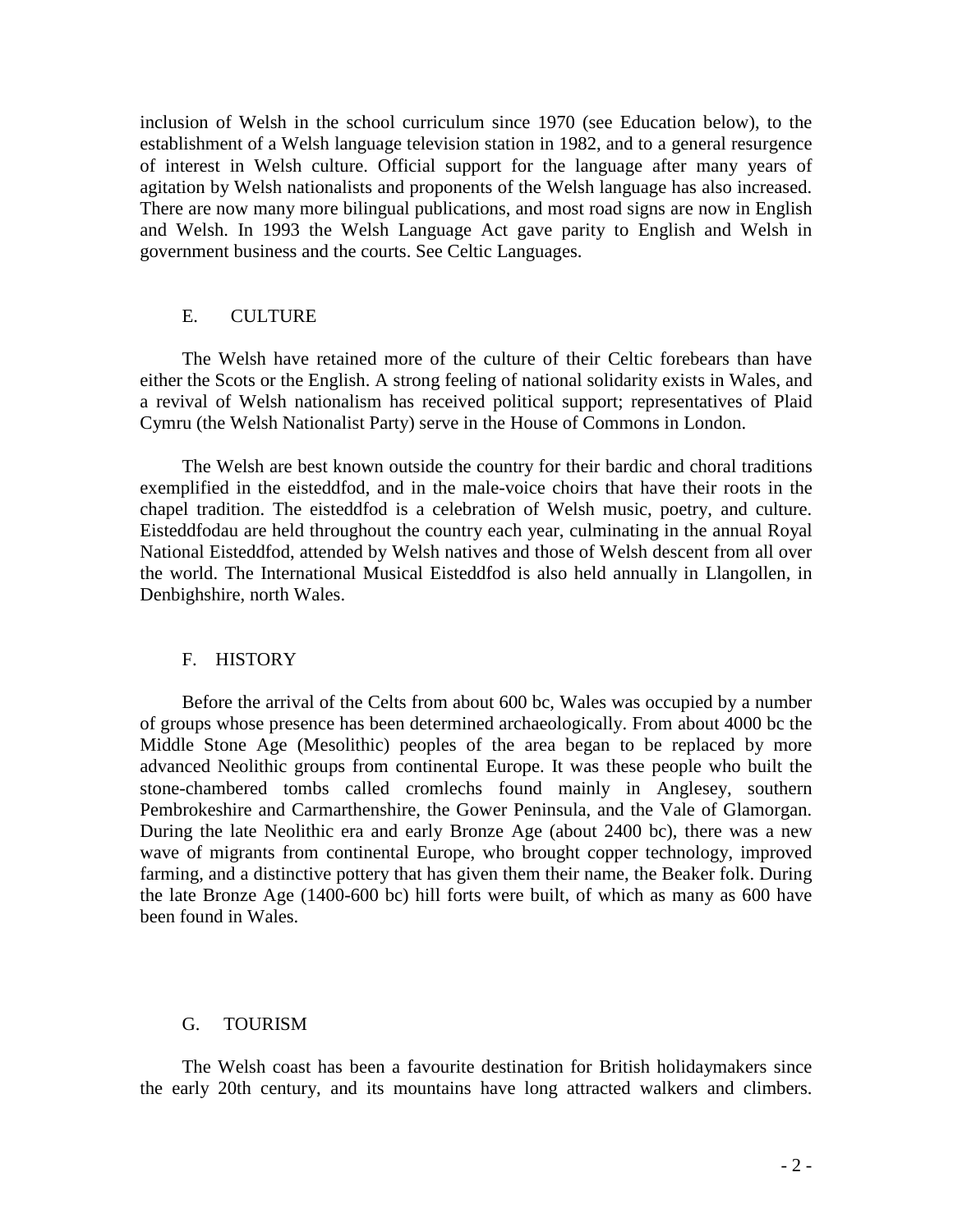However, in the past 25 years tourism has developed into one of Wales' most important economic sectors, employing about 80,000 people. An estimated 780,000 tourist visits were made in 1999. The promotion of tourism in the country is coordinated by the Welsh Tourist Board. Its efforts are helped by the fact that about one quarter of the country has been designated as a National Park or Area of Outstanding Natural Beauty (AONB). As well as Snowdonia National Park, the Brecon Beacons National Park, and the Pembrokeshire Coast National Park, the country has 4 AONBs (the Lleyn Peninsula, Gower Peninsula, Clwydian Range, Anglesey, and the Wye Valley and Shropshire Hills that share countryside with England), 36 country parks, and large stretches of heritage coast. The National Botanic Garden of Wales was opened in May 2000 near Llanarthney, Carmarthenshire.

> **MIHALCEA LUISA** Clasa a XI-a C Liceul Teoretic Gh. Titeica